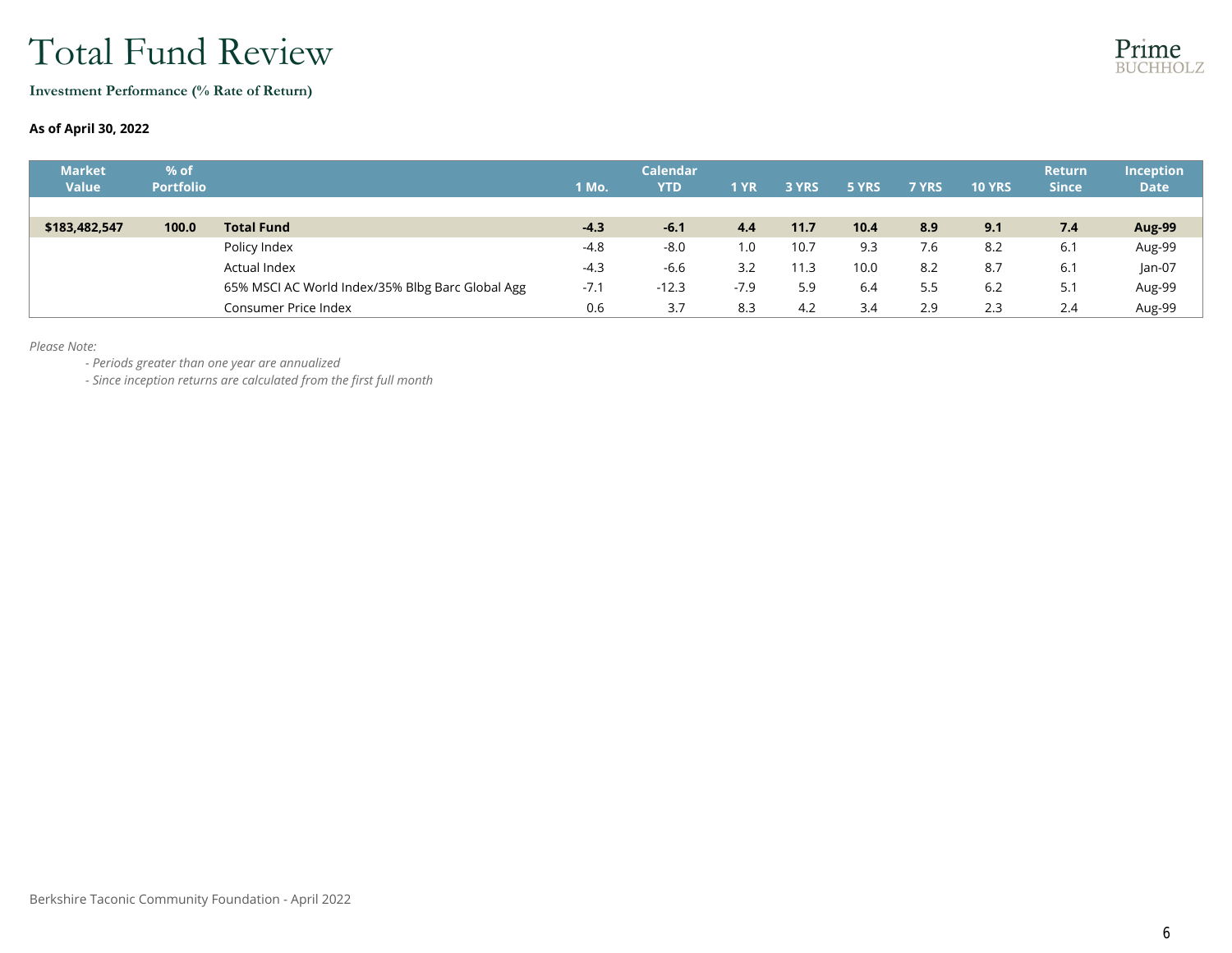# Segment Performance

#### Benchmark Dependent Metrics relative to S&P 500 Index

#### As of April 30, 2022

|                                                  | 1 Month<br><b>Return</b> | 3 Month<br>Return | <b>Year To Date</b><br>Return | 1 Year<br><b>Return</b> | 3 Years<br><b>Return</b> | <b>5 Years</b><br><b>Return</b> | <b>7 Years</b><br><b>Return</b> | <b>10 Years</b><br>Return | <b>10 Years</b><br><b>Standard</b><br><b>Deviation</b> | <b>10 Years</b><br><b>Beta</b> | <b>10 Years</b><br><b>Actual</b><br><b>Correlation</b> | <b>10 Years</b><br><b>Sharpe</b><br><b>Ratio</b> | <b>Since</b><br>Inception<br><b>Return</b> | <b>Inception</b><br><b>Date</b> |
|--------------------------------------------------|--------------------------|-------------------|-------------------------------|-------------------------|--------------------------|---------------------------------|---------------------------------|---------------------------|--------------------------------------------------------|--------------------------------|--------------------------------------------------------|--------------------------------------------------|--------------------------------------------|---------------------------------|
| <b>Total Fund</b>                                | $-4.3$                   | $-3.1$            | $-6.1$                        | 4.4                     | 11.7                     | 10.4                            | 8.9                             | 9.1                       | 8.2                                                    | 0.6                            | 0.9                                                    | 1.0                                              | 7.4                                        | Aug-99                          |
| Policy Index                                     | $-4.8$                   | $-4.5$            | $-8.0$                        | 1.0                     | 10.7                     | 9.3                             | 7.6                             | 8.2                       | 8.0                                                    | 0.6                            | 0.9                                                    | 0.9                                              | 6.1                                        | Aug-99                          |
| Actual Index                                     | $-4.3$                   | $-3.4$            | $-6.6$                        | 3.2                     | 11.3                     | 10.0                            | 8.2                             | 8.7                       | 8.5                                                    | 0.6                            | 1.0                                                    | 1.0                                              | 6.1                                        | $lan-07$                        |
| 65% MSCI AC World Index/35% Blbg Barc Global Agg | $-7.1$                   | $-8.8$            | $-12.3$                       | $-7.9$                  | 5.9                      | 6.4                             | 5.5                             | 6.2                       | 9.5                                                    | 0.7                            | 0.9                                                    | 0.6                                              | 5.1                                        | Aug-99                          |
| Consumer Price Index                             | 0.6                      | 2.8               | 3.7                           | 8.3                     | 4.2                      | 3.4                             | 2.9                             | 2.3                       | 1.2                                                    | 0.0                            | 0.0                                                    | 1.4                                              | 2.4                                        | Aug-99                          |
| <b>Domestic Equity</b>                           | $-8.4$                   | $-7.8$            | $-13.1$                       | $-1.2$                  | 14.9                     | 14.4                            | 12.4                            | 13.1                      | 13.5                                                   | 1.0                            | 1.0                                                    | 0.9                                              | 10.2                                       | Aug-99                          |
| Russell 3000 Index                               | $-9.0$                   | $-8.4$            | $-13.8$                       | $-3.1$                  | 13.1                     | 13.0                            | 11.8                            | 13.3                      | 14.0                                                   | 1.0                            | 1.0                                                    | 0.9                                              | 7.4                                        | Aug-99                          |
| <b>International Equity</b>                      | $-7.3$                   | $-10.5$           | $-15.7$                       | $-14.4$                 | 3.2                      | 3.3                             | 3.3                             | 4.6                       | 14.4                                                   | 0.9                            | 0.9                                                    | 0.3                                              | 4.9                                        | <b>Apr-05</b>                   |
| MSCI AC World ex USA (Net)                       | $-6.3$                   | $-8.0$            | $-11.4$                       | $-10.3$                 | 4.3                      | 4.9                             | 3.5                             | 5.0                       | 14.0                                                   | 0.9                            | 0.9                                                    | 0.4                                              | 4.9                                        | Apr-05                          |
| <b>Flexible Capital</b>                          | 0.1                      | 0.8               | 1.1                           | 5.2                     | 7.1                      | 6.6                             | 6.3                             | 6.8                       | 3.6                                                    | 0.2                            | 0.6                                                    | 1.7                                              | 8.3                                        | <b>Jul-01</b>                   |
| HFRI Fund of Funds Composite Index               | $-1.4$                   | $-1.5$            | $-4.1$                        | $-2.2$                  | 5.1                      | 4.2                             | 3.1                             | 3.8                       | 4.9                                                    | 0.3                            | 0.8                                                    | 0.7                                              | 3.6                                        | Jul-01                          |
| <b>Global Private Equity</b>                     | 0.0                      | 9.0               | 8.9                           | 44.2                    | 27.5                     | 22.3                            | 17.9                            | 18.4                      | 10.3                                                   | $-0.1$                         | $-0.1$                                                 | 1.6                                              | 5.3                                        | $ ul-01$                        |
| All Private Equity Benchmark                     | 0.0                      | 5.1               | 5.1                           | 35.3                    | 27.2                     | 22.1                            | 18.3                            | 17.4                      | 10.3                                                   | $-0.1$                         | $-0.1$                                                 | 1.5                                              | 12.2                                       | Jul-01                          |
| <b>Global Fixed Income</b>                       | $-1.6$                   | $-4.0$            | $-5.1$                        | $-4.3$                  | 2.8                      | 2.9                             | 2.8                             | 2.5                       | 3.8                                                    | 0.1                            | 0.5                                                    | 0.5                                              | 4.1                                        | <b>Feb-03</b>                   |
| Blbg U.S. Aggregate                              | $-3.8$                   | $-7.5$            | $-9.5$                        | $-8.5$                  | 0.4                      | 1.2                             | 1.4                             | 1.7                       | 3.4                                                    | 0.0                            | 0.1                                                    | 0.3                                              | 3.4                                        | Feb-03                          |
| Cash                                             | 0.0                      | 0.0               | 0.0                           | 0.0                     | 0.6                      | 0.9                             | 0.7                             | 0.5                       | 0.2                                                    | 0.0                            | $-0.1$                                                 | $-3.0$                                           | 1.0                                        | Oct-03                          |
| FTSE 3 Month T-Bill                              | 0.0                      | 0.1               | 0.1                           | 0.1                     | 0.7                      | 1.1                             | 0.8                             | 0.6                       | 0.2                                                    | 0.0                            | $-0.1$                                                 | <b>NA</b>                                        | 1.2                                        | Oct-03                          |
|                                                  |                          |                   |                               |                         |                          |                                 |                                 |                           |                                                        |                                |                                                        |                                                  |                                            |                                 |

#### *Please Note:*

*- Periods greater than one year are annualized*

*- Since inception returns are calculated from the first full month*

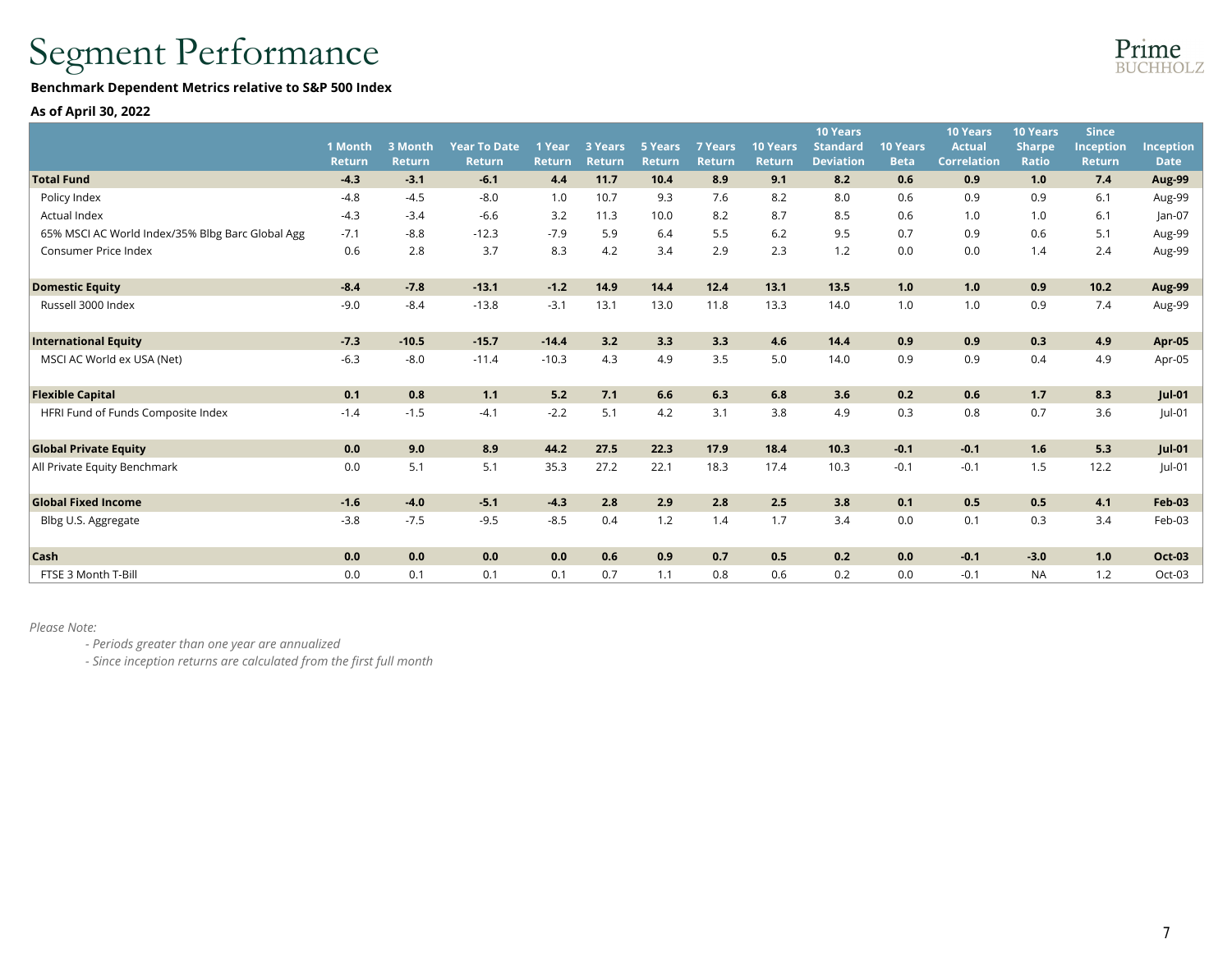Berkshire Taconic Community Foundation

### Preliminary as of April 30, 2022

| <b>Market</b><br><b>Value</b> | % of<br><b>Portfolio</b> |                                                  | 1 Mo.   | <b>Calendar</b><br><b>YTD</b> | <b>1 YR</b> | 3 YRS     | 5 YRS     | 7 YRS     | <b>10 YRS</b> | <b>Return</b><br><b>Since</b> | <b>Inception</b><br><b>Date</b> |
|-------------------------------|--------------------------|--------------------------------------------------|---------|-------------------------------|-------------|-----------|-----------|-----------|---------------|-------------------------------|---------------------------------|
|                               |                          |                                                  |         |                               |             |           |           |           |               |                               |                                 |
| \$183,495,915                 | 100.0                    | <b>Total Fund (including Gift Account)</b>       |         |                               |             |           |           |           |               |                               |                                 |
| \$183,482,547                 | 100.0                    | <b>Total Fund</b>                                | $-4.3$  | $-6.1$                        | 4.4         | 11.7      | 10.4      | 8.9       | 9.1           | 7.4                           | Aug-99                          |
|                               |                          |                                                  |         |                               |             |           |           |           |               |                               |                                 |
|                               |                          | Policy Index                                     | $-4.8$  | $-8.0$                        | 1.0         | 10.7      | 9.3       | 7.6       | 8.2           | 6.1                           | Aug-99                          |
|                               |                          | Actual Index                                     | $-4.3$  | $-6.6$                        | 3.2         | 11.3      | 10.0      | 8.2       | 8.7           | 6.1                           | $Jan-07$                        |
|                               |                          | 65% MSCI AC World Index/35% Blbg Barc Global Agg | $-7.1$  | $-12.3$                       | $-7.9$      | 5.9       | 6.4       | 5.5       | 6.2           | 5.1                           | Aug-99                          |
|                               |                          | <b>Consumer Price Index</b>                      | 0.6     | 3.7                           | 8.3         | 4.2       | 3.4       | 2.9       | 2.3           | 2.4                           | Aug-99                          |
|                               |                          |                                                  |         |                               |             |           |           |           |               |                               |                                 |
| \$123,330,653                 | 67.2                     | <b>Global Equity</b>                             | $-6.1$  | $-8.9$                        | 4.6         | 14.7      | 12.9      | 10.9      | 11.5          | 8.9                           | Aug-99                          |
|                               |                          | <b>MSCI AC World Index (Net)</b>                 | $-8.0$  | $-12.9$                       | $-5.4$      | 9.4       | 9.5       | 7.9       | 9.2           | 5.5                           |                                 |
|                               |                          |                                                  |         |                               |             |           |           |           |               |                               |                                 |
| \$79,871,379                  | 43.5                     | <b>Global Public Equity</b>                      | $-9.1$  | $-16.4$                       | $-8.5$      | 10.0      | 9.8       | 8.7       | 9.7           | 8.1                           | <b>Aug-99</b>                   |
|                               |                          | <b>MSCI AC World Index (Net)</b>                 | $-8.0$  | $-12.9$                       | $-5.4$      | 9.4       | 9.5       | 7.9       | 9.2           | 5.5                           |                                 |
|                               |                          |                                                  |         |                               |             |           |           |           |               |                               |                                 |
| \$8,322,739                   | 4.5                      | Generation IM Global Equity Fund                 | $-11.6$ | $-19.9$                       | $-9.5$      | <b>NA</b> | <b>NA</b> | <b>NA</b> | <b>NA</b>     | 10.7                          | Oct-19                          |
|                               |                          | <b>MSCI World Index (Net)</b>                    | $-8.3$  | $-13.0$                       | $-3.5$      | 10.4      | 10.2      | 8.6       | 10.1          | 11.8                          |                                 |
| \$2,272,909                   | 1.2                      | Tiger Global Long Opportunites Fund Ltd.         | $-24.9$ | $-51.8$                       | $-59.3$     | <b>NA</b> | <b>NA</b> | <b>NA</b> | <b>NA</b>     | $-41.3$                       | Dec-20                          |
|                               |                          | <b>MSCI World Index (Net)</b>                    | $-8.3$  | $-13.0$                       | $-3.5$      | 10.4      | 10.2      | 8.6       | 10.1          | 7.3                           |                                 |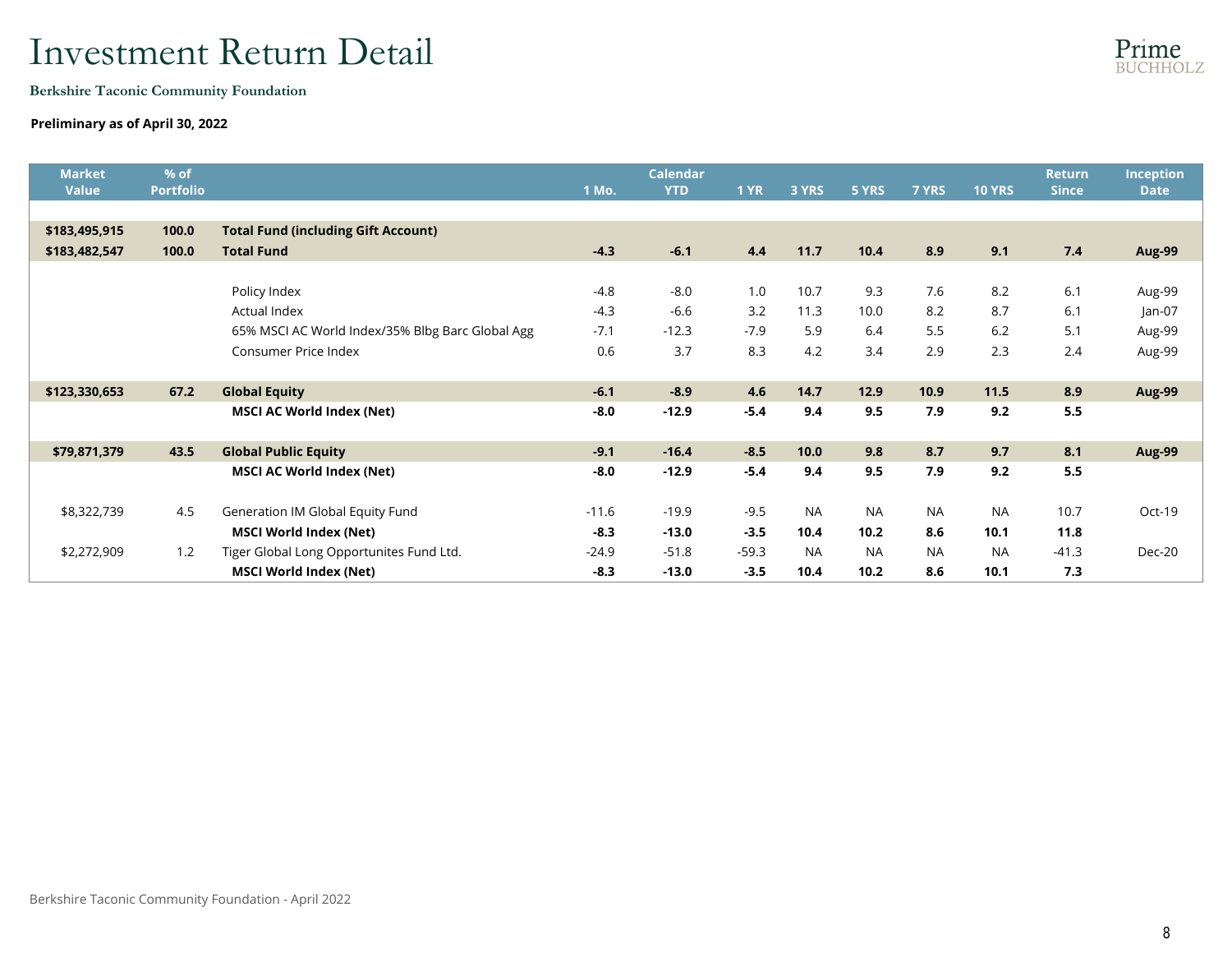Berkshire Taconic Community Foundation

#### Preliminary as of April 30, 2022

| <b>Market</b><br>Value | % of<br><b>Portfolio</b> |                                                    | 1 Mo.   | <b>Calendar</b><br><b>YTD</b> | <b>1 YR</b> | 3 YRS | 5 YRS     | 7 YRS     | <b>10 YRS</b> | <b>Return</b><br><b>Since</b> | Inception<br><b>Date</b> |
|------------------------|--------------------------|----------------------------------------------------|---------|-------------------------------|-------------|-------|-----------|-----------|---------------|-------------------------------|--------------------------|
|                        |                          |                                                    |         |                               |             |       |           |           |               |                               |                          |
| \$52,565,964           | 28.6                     | <b>Domestic Equity</b>                             | $-8.4$  | $-13.1$                       | $-1.2$      | 14.9  | 14.4      | 12.4      | 13.1          | 10.2                          | Aug-99                   |
|                        |                          | Russell 3000 Index                                 | $-9.0$  | $-13.8$                       | $-3.1$      | 13.1  | 13.0      | 11.8      | 13.3          | 7.4                           |                          |
|                        |                          |                                                    |         |                               |             |       |           |           |               |                               |                          |
| \$17,819,887           | 9.7                      | iShares S&P 500 Index ETF                          | $-8.8$  | $-13.0$                       | 0.0         | 13.6  | 13.5      | 12.2      | 13.5          | 9.5                           | Dec-06                   |
|                        |                          | <b>S&amp;P 500 Index</b>                           | $-8.7$  | $-12.9$                       | 0.2         | 13.8  | 13.7      | 12.4      | 13.7          | 9.5                           |                          |
| \$24,489,224           | 13.3                     | Adage Capital Partners L.P.                        | $-7.9$  | $-12.3$                       | 0.9         | 16.9  | 16.1      | 13.7      | 16.0          | 14.0                          | Jul-08                   |
|                        |                          | <b>S&amp;P 500 Index</b>                           | $-8.7$  | $-12.9$                       | 0.2         | 13.8  | 13.7      | 12.4      | 13.7          | 11.1                          |                          |
| \$3,042,603            | 1.7                      | Vanguard Extended Market Index Adm Fund            | $-10.6$ | $-18.9$                       | $-18.8$     | 8.7   | 9.3       | <b>NA</b> | <b>NA</b>     | 8.5                           | $ un-15$                 |
|                        |                          | <b>S&amp;P Completion Idx (Spliced)</b>            | $-10.6$ | $-18.9$                       | $-18.9$     | 8.6   | 9.2       | 8.6       | 11.1          | 8.4                           |                          |
| \$7,214,250            | 3.9                      | Parnassus Core Equity Instl Fund                   | $-8.2$  | $-13.4$                       | $-1.3$      | 14.3  | 14.3      | <b>NA</b> | <b>NA</b>     | 14.0                          | Apr-16                   |
|                        |                          | <b>S&amp;P 500 Index</b>                           | $-8.7$  | $-12.9$                       | 0.2         | 13.8  | 13.7      | 12.4      | 13.7          | 14.2                          |                          |
|                        |                          |                                                    |         |                               |             |       |           |           |               |                               |                          |
| \$15,511,119           | 8.5                      | <b>Non-U.S. Developed Equity</b>                   | $-7.4$  | $-15.6$                       | $-13.6$     | 3.1   | 3,4       | 3.5       | 5.4           | 5.4                           | Apr-05                   |
|                        |                          | <b>MSCI EAFE (Net)</b>                             | $-6.5$  | $-12.0$                       | $-8.1$      | 4.4   | 4.8       | 3.5       | 5.8           | 4.6                           |                          |
|                        |                          |                                                    |         |                               |             |       |           |           |               |                               |                          |
| \$6,553,448            | 3.6                      | Highclere Intl Investors Smaller Companies Fund    | $-8.2$  | $-19.4$                       | $-18.5$     | 2.1   | 2.2       | 4.4       | 6.5           | 8.2                           | Oct-08                   |
|                        |                          | S&P EPAC Developed BMI < \$2Billion (Gross)        | $-7.1$  | $-14.5$                       | $-14.8$     | 4.0   | 3.5       | 4.0       | 6.2           | 6.3                           |                          |
| \$8,957,671            | 4.9                      | Vanguard FTSE Developed Markets ETF                | $-6.8$  | $-12.2$                       | $-9.0$      | 5.1   | <b>NA</b> | <b>NA</b> | <b>NA</b>     | 2.8                           | $lan-18$                 |
|                        |                          | FTSE Dev All Cap xUS Trans Idx (Spliced)           | $-6.5$  | $-11.4$                       | $-8.1$      | 5.5   | 5.4       | 4.2       | 6.3           | 2.9                           |                          |
|                        |                          |                                                    |         |                               |             |       |           |           |               |                               |                          |
| \$1,198,648            | 0.7                      | <b>Emerging Markets Equity</b>                     | $-5.9$  | $-16.7$                       | $-21.9$     | 4.0   | 2.3       | 1.6       | 2.4           | 3,4                           | <b>Sep-09</b>            |
|                        |                          | <b>MSCI Emerging Markets Net Index</b>             | $-5.6$  | $-12.1$                       | $-18.3$     | 2.2   | 4.3       | 2.7       | 2.9           | 4.4                           |                          |
|                        |                          |                                                    |         |                               |             |       |           |           |               |                               |                          |
| \$1,198,648            | 0.7                      | Polunin Emerging Markets Developing Countries Fund | $-5.9$  | $-16.7$                       | $-21.9$     | 3.9   | <b>NA</b> | <b>NA</b> | <b>NA</b>     | 5.7                           | $lan-19$                 |
|                        |                          | <b>MSCI EM (Net)</b>                               | $-5.6$  | $-12.1$                       | $-18.3$     | 2.2   | 4.3       | 2.7       | 2.9           | 5.6                           |                          |
|                        |                          |                                                    |         |                               |             |       |           |           |               |                               |                          |
| \$43,459,275           | 23.7                     | <b>Global Private Equity</b>                       | 0.0     | 8.9                           | 44.2        | 27.5  | 22.3      | 17.9      | 18.4          | 5.3                           | $Jul-01$                 |
|                        |                          | <b>All Private Equity Benchmark</b>                | 0.0     | 5.1                           | 35.3        | 27.2  | 22.1      | 18.3      | 17.4          | 12.2                          |                          |

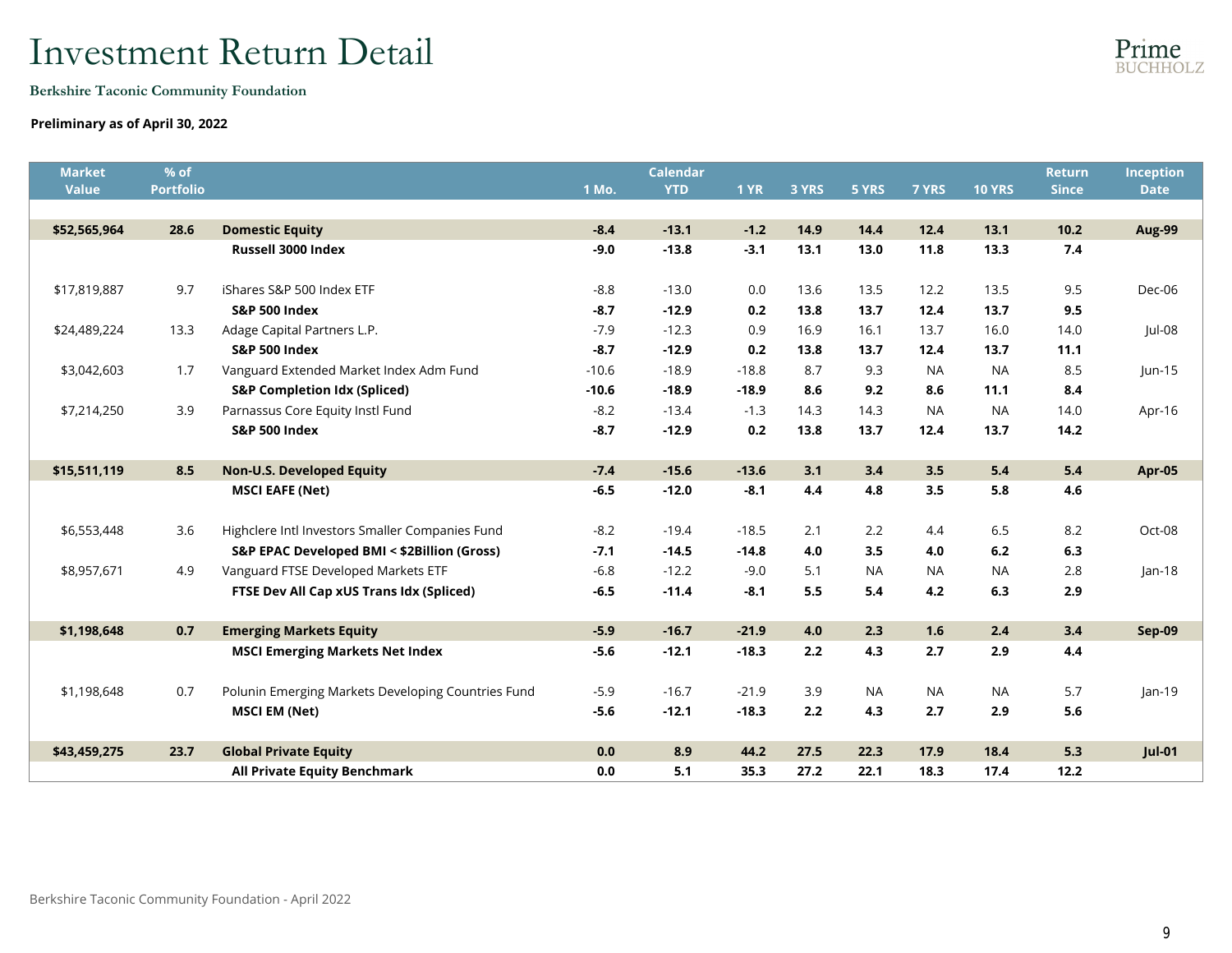Berkshire Taconic Community Foundation

### Preliminary as of April 30, 2022

| <b>Market</b> | % of             |                                               |        | <b>Calendar</b> |             |           |           |           |               | <b>Return</b> | Inception     |
|---------------|------------------|-----------------------------------------------|--------|-----------------|-------------|-----------|-----------|-----------|---------------|---------------|---------------|
| <b>Value</b>  | <b>Portfolio</b> |                                               | 1 Mo.  | <b>YTD</b>      | <b>1 YR</b> | 3 YRS     | 5 YRS     | 7 YRS     | <b>10 YRS</b> | <b>Since</b>  | <b>Date</b>   |
|               |                  |                                               |        |                 |             |           |           |           |               |               |               |
| \$41,002,071  | 22.3             | <b>Flexible Capital</b>                       | 0.1    | 1.1             | 5.2         | 7.1       | 6.6       | 6.3       | 6.8           | 8.3           | <b>Jul-01</b> |
|               |                  | <b>HFRI Fund of Funds Composite Index</b>     | $-1.4$ | $-4.1$          | $-2.2$      | 5.1       | 4.2       | 3.1       | 3.8           | 3.6           |               |
|               |                  | <b>HFRI Asset Weighted Composite Index</b>    | 1.5    | 3.3             | 5.7         | 5.4       | 4.7       | 3.6       | 4.6           | <b>NA</b>     |               |
| \$9,270,509   | 5.1              | Farallon Capital Institutional Partners, L.P. | 0.7    | $-0.2$          | $-1.7$      | 4.9       | 5.7       | 5.0       | 6.0           | 4.3           | $ ul-07$      |
|               |                  | <b>HFRI Event-Driven (Total) Index</b>        | $-2.1$ | $-3.4$          | $-1.0$      | 6.6       | 5.4       | 4.8       | 5.4           | 4.2           |               |
| \$10,189,803  | 5.6              | Elliott International Ltd. Class A            | 0.9    | 6.0             | 16.5        | 12.3      | 9.1       | 8.9       | 8.8           | 10.7          | Jul-01        |
|               |                  | <b>HFRI Event-Driven (Total) Index</b>        | $-2.1$ | $-3.4$          | $-1.0$      | 6.6       | 5.4       | 4.8       | 5.4           | 6.2           |               |
| \$5,608,628   | 3.1              | Davidson Kempner Institutional Partners, L.P. | $-0.2$ | $-0.1$          | 1.4         | 5.9       | 5.4       | 5.3       | <b>NA</b>     | 5.7           | Oct-12        |
|               |                  | <b>HFRI Event-Driven (Total) Index</b>        | $-2.1$ | $-3.4$          | $-1.0$      | 6.6       | 5.4       | 4.8       | 5.4           | 5.6           |               |
| \$7,360,604   | 4.0              | Varde Investment Partners Offshore, Ltd.      | 0.2    | $-0.3$          | 2.5         | 2.0       | 4.4       | 5.5       | <b>NA</b>     | 5.5           | Mar-15        |
|               |                  | HFRI ED: Distressed/Restructuring Index       | $-0.4$ | 0.9             | 5.5         | 8.7       | 6.3       | 5.5       | 5.8           | 5.6           |               |
| \$4,988,288   | 2.7              | Nut Tree Offshore Fund, LTD.                  | $-2.2$ | $-2.1$          | 5.1         | <b>NA</b> | <b>NA</b> | <b>NA</b> | <b>NA</b>     | 23.7          | Apr-20        |
|               |                  | HFRI ED: Distressed/Restructuring Index       | $-0.4$ | 0.9             | 5.5         | 8.7       | 6.3       | 5.5       | 5.8           | 20.6          |               |
| \$3,584,240   | 2.0              | lunto Offshore Fund Ltd.                      | $-0.1$ | 0.9             | 6.7         | <b>NA</b> | <b>NA</b> | <b>NA</b> | <b>NA</b>     | 10.2          | $ ul-20 $     |
|               |                  | <b>HFRI Equity Hedge (Total) Index</b>        | $-3.3$ | $-7.5$          | $-5.8$      | 8.2       | 6.8       | 5.6       | 6.0           | 13.4          |               |
| \$10,518,222  | 5.7              | <b>Fixed Income</b>                           | $-1.6$ | $-5.1$          | $-4.3$      | 2.8       | 2.9       | 2.8       | 2.5           | 4.1           | <b>Feb-03</b> |
|               |                  | <b>Blbg U.S. Aggregate</b>                    | $-3.8$ | $-9.5$          | $-8.5$      | 0.4       | $1.2$     | 1.4       | 1.7           | 3.4           |               |
|               |                  |                                               |        |                 |             |           |           |           |               |               |               |
| \$3,779,296   | 2.1              | Dodge & Cox Income Fund                       | $-3.2$ | $-8.3$          | $-7.7$      | 1.6       | 2.2       | 2.4       | <b>NA</b>     | 2.8           | Oct-13        |
|               |                  | <b>Blbg Barc Aggregate Index</b>              | $-3.8$ | $-9.5$          | $-8.5$      | 0.4       | $1.2$     | 1.4       | 1.7           | 1.9           |               |
| \$6,738,927   | 3.7              | Baird Short-Term Bond Fund                    | $-0.6$ | $-3.3$          | <b>NA</b>   | <b>NA</b> | <b>NA</b> | <b>NA</b> | <b>NA</b>     | $-3.9$        | $Sep-21$      |
|               |                  | <b>Blbg 1-3 Year Gov/Credit</b>               | $-0.5$ | $-3.0$          | $-3.5$      | 0.8       | 1.1       | 1.1       | 1.0           | $-3.6$        |               |

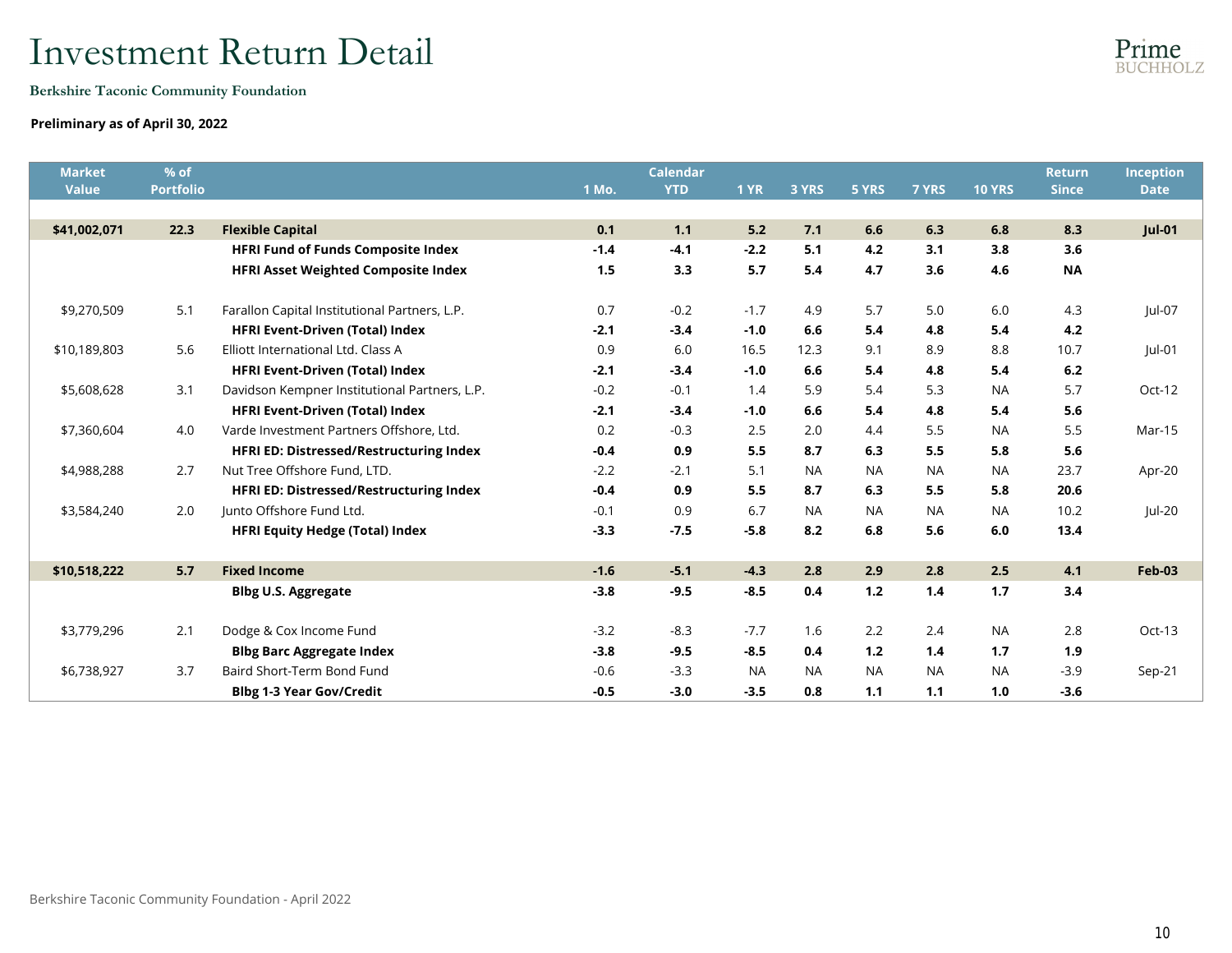Berkshire Taconic Community Foundation

#### Preliminary as of April 30, 2022

| <b>Market</b><br><b>Value</b> | % of<br><b>Portfolio</b> |                                         | 1 Mo. | <b>Calendar</b><br><b>YTD</b> | <b>1 YR</b> | 3 YRS | 5 YRS | 7 YRS | <b>10 YRS</b> | <b>Return</b><br><b>Since</b> | <b>Inception</b><br><b>Date</b> |
|-------------------------------|--------------------------|-----------------------------------------|-------|-------------------------------|-------------|-------|-------|-------|---------------|-------------------------------|---------------------------------|
| \$8,631,601                   | 4.7                      | Cash                                    | 0.0   | 0.0                           | 0.0         | 0.6   | 0.9   | 0.7   | 0.5           | 1.0                           | <b>Oct-03</b>                   |
|                               |                          |                                         |       |                               |             |       |       |       |               |                               |                                 |
| \$8,480,798                   | -4.6                     | Wilmington U.S. Government Money Market | 0.0   | 0.0                           | 0.0         | 0.6   | 0.9   | 0.7   | 0.5           | 1.0                           | Oct-03                          |
|                               |                          | <b>FTSE 3 Month T-Bill</b>              | 0.0   | 0.1                           | 0.1         | 0.7   | 1.1   | 0.8   | 0.6           | 1.2                           |                                 |
| \$150,803                     | 0.1                      | Anchorage Holdback                      |       |                               |             |       |       |       |               |                               |                                 |
| \$13,367                      | 0.0                      | <b>Gift Account</b>                     |       |                               |             |       |       |       |               |                               |                                 |

*Please Note:*

- *Periods greater than one year are annualized.*
- *Since inception returns are calculated from the first full month.*
- *Performance and market values are subject to change based on statement availability from the investment manager/custodian.*
- *Returns are net of investment management fees and gross of consulting fees unless otherwise stated.*
- *Actual Index calculated using manager allocations and index returns.*
- *Policy Index: 36% Russell 3000 Index/ 13% MSCI EAFE Index/ 1% MSCI Emerging Markets Index/ 15% All Private Equity Benchmark/ 25% HFRI Fund-of-Funds Index/ 10% Blbg Barc Aggregate Index. Components have changed over time.*
- *Private Equity: Market value generally reported one quarter in arrears, adjusted for current capital activity. Valuations subject to availability. Performance may change as updates are processed.*
- *Segment level performance includes terminated managers.*

*- Davidson Kempner, Elliott, Farallon, Generation, Tiger, & Varde: Market values estimated using preliminary manager reported performance.*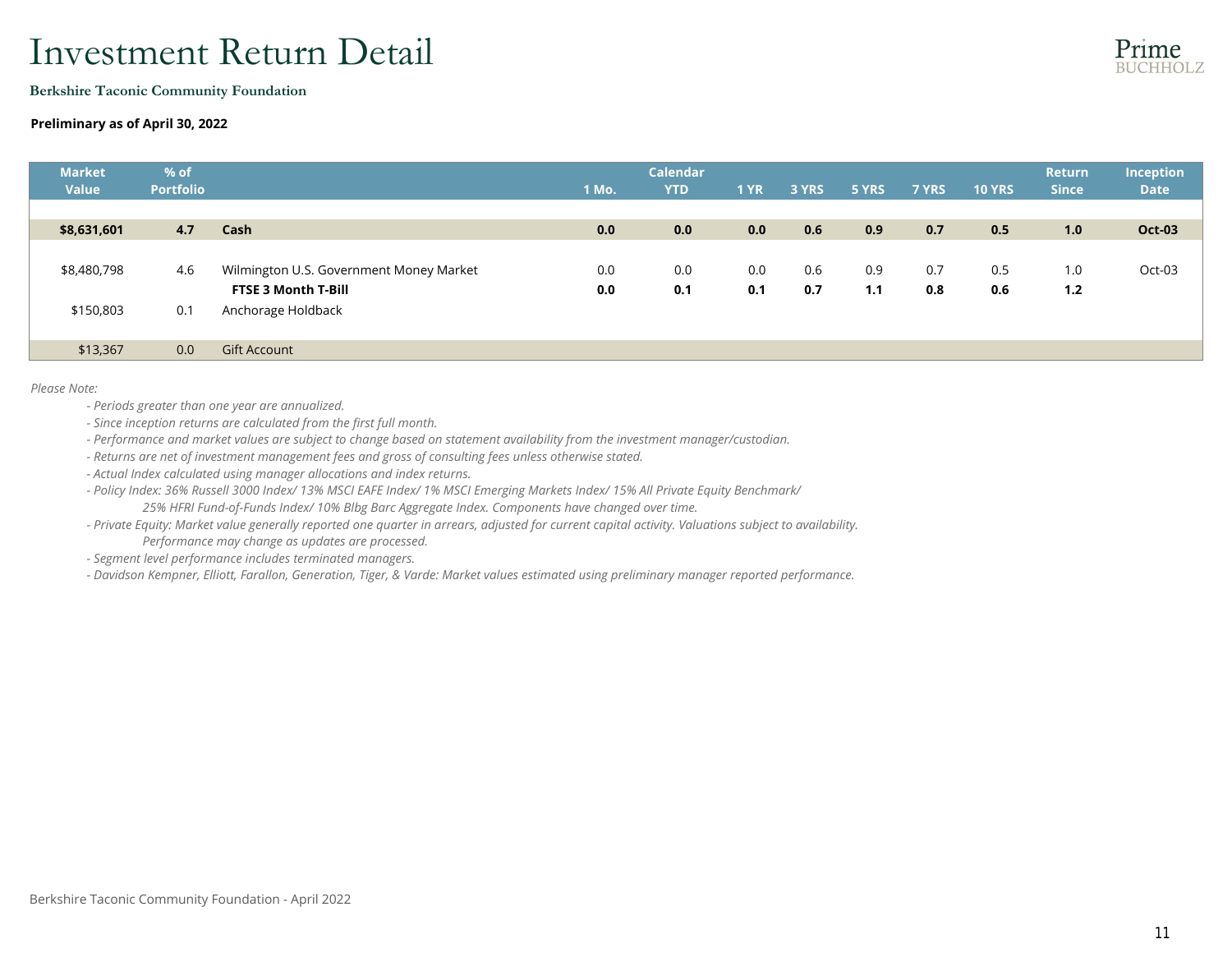# Non-Marketable Strategies

As of April 30, 2022

|                                                    | Capital<br><b>Commitment</b> | Cmt<br><b>Date</b> | Paid-in<br><b>Capital</b> | Capital<br><b>Contributed</b> | <b>Funded</b> | <b>Remaining</b><br>Commitment | <b>Distributed</b> | Capital<br><b>Returned</b> | Recallable<br>Capital    | Market<br>Value | Net Growth<br>of Portfolio | <b>DPI</b><br><b>Multiple</b> | <b>TVPI</b><br><b>Multiple</b> | <b>IRR</b><br>(%) | <b>Valuation</b><br><b>Date</b> |
|----------------------------------------------------|------------------------------|--------------------|---------------------------|-------------------------------|---------------|--------------------------------|--------------------|----------------------------|--------------------------|-----------------|----------------------------|-------------------------------|--------------------------------|-------------------|---------------------------------|
|                                                    |                              |                    |                           |                               |               |                                |                    |                            |                          |                 |                            |                               |                                |                   |                                 |
| Total Non-Marketable                               | \$53.906.374                 |                    | \$44.459.993              | \$40.975.305                  | 76.0          | \$12,931,068                   | \$28,884,450       | \$25,678,322               | \$3,204,569              | \$43.459.275    | \$27.935.124               | 0.7                           | 1.6                            | 15.7              |                                 |
| <b>Global Private Equity</b>                       | \$53,906,374                 |                    | \$44.459.993              | \$40.975.305                  | 76.0          | \$12.931.068                   | \$28,884.450       | \$25,678.322               | \$3.204.569              | \$43.459.275    | \$27.935.124               | 0.7                           | 1.6                            | 15.7              |                                 |
|                                                    |                              |                    |                           |                               |               |                                |                    |                            |                          |                 |                            |                               |                                |                   |                                 |
| Buyouts                                            |                              |                    |                           |                               |               |                                |                    |                            |                          |                 |                            |                               |                                |                   |                                 |
| Kinderhook Capital Fund II LP                      | \$2,000,000                  | Feb-2007           | \$2,169,033               | \$1,965,512                   | 98.3          | \$34,488                       | \$4,649,283        | \$4,446,168                | \$203,115                | \$266,318       | \$2,746,567                | 2.1                           | 2.3                            | 14.8              | Dec-2021                        |
| Commonfund Private Equity Partners VII (FoF)       | \$3,000,000                  | Oct-2007           | \$2,790,000               | \$2,790,000                   | 93.0          | \$210,000                      | \$4,932,610        | \$4,932,610                | $\overline{\phantom{a}}$ | \$1,284,667     | \$3,427,277                | 1.8                           | 2.2                            | 13.9              | Dec-2021                        |
| The Resolute Fund III, L.P.                        | \$2,000,000                  | Aug-2014           | \$2,285,018               | \$1,776,926                   | 88.8          | \$223,074                      | \$3,260,688        | \$2,752,596                | \$508,092                | \$813,649       | \$1,789,319                | 1.4                           | 1.8                            | 20.0              | Dec-2021                        |
| The Resolute Fund IV, L.P.                         | \$3,000,000                  | Feb-2018           | \$3,132,174               | \$2,583,985                   | 86.1          | \$416,015                      | \$1,729,416        | \$1,181,227                | \$548,189                | \$4,018,717     | \$2,615,959                | 0.6                           | 1.8                            | 46.1              | Dec-2021                        |
| Cinven Capital Management VI, LP                   | \$1,709,100                  | Apr-2016           | \$1,924,707               | \$1,571,412                   | 91.9          | \$137,688                      | \$1,056,749        | \$703,453                  | \$353,296                | \$2,110,606     | \$1,242,647                | 0.5                           | 1.6                            | 20.0              | Dec-2021                        |
| Cinven Capital Management VII, LP                  | \$1,683,691                  | Mar-2019           | \$1,049,721               | \$1,049,721                   | 62.3          | \$633,969                      | \$58,694           | \$58,694                   |                          | \$1,098,379     | \$107,351                  | 0.1                           | 1.1                            | 14.4              | Dec-2021                        |
| Madison Dearborn Capital Partners VII, L.P.        | \$2,000,000                  | May-2016           | \$1,995,524               | \$1,621,366                   | 81.1          | \$378,634                      | \$816,695          | \$515,838                  | \$300,857                | \$2,337,182     | \$1,211,300                | 0.4                           | 1.6                            | 14.9              | Dec-2021                        |
| Madison Dearborn Partners VIII, L.P.               | \$2,000,000                  | Mar-2020           | \$808,004                 | \$660,566                     | 33.0          | \$1,339,434                    | \$172,793          | \$35,455                   | \$137,338                | \$864,911       | \$229,700                  | 0.2                           | 1.3                            | 35.8              | Dec-2021                        |
| <b>Trilantic Capital Partners VI</b>               | \$1,500,000                  | Aug-2017           | \$1,535,729               | \$1,343,189                   | 89.5          | \$156,811                      | \$200,014          | \$8,688                    | \$190,917                | \$1,617,194     | \$281,074                  | 0.1                           | 1.2                            | 11.8              | Dec-2021                        |
| The Resolute Fund V, L.P.                          | \$2,000,000                  | Jun-2020           | \$981,527                 | \$914,943                     | 45.7          | \$1,085,057                    | \$72,680           | \$6,096                    | \$66,584                 | \$1,463,949     | \$555,102                  | 0.1                           | 1.6                            | 197.1             | Dec-2021                        |
| Distressed                                         |                              |                    |                           |                               |               |                                |                    |                            |                          |                 |                            |                               |                                |                   |                                 |
| Oaktree Principal Fund V (Cayman), Ltd.            | \$2,000,000                  | Nov-2009           | \$1,930,289               | \$1,780,555                   | 89.0          | \$219,445                      | \$2,010,593        | \$1,910,593                | \$100,000                | \$3,293         | \$83,597                   | 1.0                           | 1.0                            | 0.9               | Dec-2021                        |
| Growth Equity                                      |                              |                    |                           |                               |               |                                |                    |                            |                          |                 |                            |                               |                                |                   |                                 |
| TA Associates Fund XII, L.P.                       | \$1,075,000                  | May-2015           | \$1,064,258               | \$1,064,251                   | 99.0          | \$10,749                       | \$1,652,817        | \$1,652,810                | \$7                      | \$1,405,417     | \$1,993,976                | 1.6                           | 2.9                            | 38.7              | Dec-2021                        |
| TA Associates XIII-B, L.P.                         | \$2,000,000                  | Apr-2019           | \$1,770,000               | \$1,770,000                   | 88.5          | \$230,000                      | \$585,000          | \$585,000                  |                          | \$2,258,621     | \$1,073,621                | 0.3                           | 1.6                            | 43.5              | Dec-2021                        |
| TA Associates XIV, L.P.                            | \$4,000,000                  | Apr-2021           | \$1,080,000               | \$1,080,000                   | 27.0          | \$2,920,000                    |                    |                            |                          | \$1,053,071     | $-$26,929$                 | $\overline{\phantom{a}}$      | 1.0                            | $-2.7$            | Dec-2021                        |
| Warburg Pincus XII, LP                             | \$1,500,000                  | Sep-2015           | \$1,479,750               | \$1,479,750                   | 98.7          | \$20,250                       | \$991,878          | \$991,878                  | $\sim$                   | \$2,081,016     | \$1,593,144                | 0.7                           | 2.1                            | 21.1              | Dec-2021                        |
| Warburg Pincus Global Growth, LP                   | \$4,000,000                  | Jun-2018           | \$3,531,000               | \$3,518,000                   | 88.0          | \$482,000                      | \$42,000           | \$29,000                   | \$13,000                 | \$4,564,878     | \$1,075,878                | 0.0                           | 1.3                            | 20.6              | Dec-2021                        |
| Spectrum Equity Investors IX, L.P.                 | \$1,000,000                  | Apr-2020           | \$567,500                 | \$567,500                     | 56.8          | \$432,500                      |                    |                            |                          | \$535,705       | $-$31,795$                 |                               | 0.9                            | $-9.8$            | Dec-2021                        |
| Multi Strategy                                     |                              |                    |                           |                               |               |                                |                    |                            |                          |                 |                            |                               |                                |                   |                                 |
| Commonfund Capital Partners 2000 (FoF)             | \$938,583                    | Jun-2001           | \$915,016                 | \$915,016                     | 97.5          | \$23,567                       | \$1,564,152        | \$1,564,152                |                          | \$42,621        | \$691,757                  | 1.7                           | 1.8                            | 8.9               | Dec-2021                        |
| Secondaries                                        |                              |                    |                           |                               |               |                                |                    |                            |                          |                 |                            |                               |                                |                   |                                 |
| Lexington Capital Partners VII Offshore, L.P.      | \$1,000,000                  | Jan-2010           | \$1,059,363               | \$843,850                     | 84.4          | \$156,150                      | \$1,454,511        | \$1,238,232                | \$215,202                | \$168,092       | \$562,163                  | 1.4                           | 1.5                            | 13.5              | Dec-2021                        |
| /enture Capital                                    |                              |                    |                           |                               |               |                                |                    |                            |                          |                 |                            |                               |                                |                   |                                 |
| Moonrise Venture Partners I L.P.                   | \$2,000,000                  | Jun-2017           | \$1,769,850               | \$1,825,796                   | 91.3          | \$174,204                      | \$262,789          | \$318,735                  | -\$55,946                | \$4,570,911     | \$3,063,850                | 0.1                           | 2.7                            | 40.3              | Dec-2021                        |
| Moonrise Venture Partners II L.P.                  | \$1,000,000                  | Mar-2019           | \$778,175                 | \$832,452                     | 83.2          | \$167,548                      |                    | \$54,277                   | $-$54,277$               | \$1,501,853     | \$723,678                  | $\tilde{\phantom{a}}$         | 1.9                            | 49.7              | Dec-2021                        |
| Moonrise China Partners I L.P.                     | \$1,000,000                  | Jun-2018           | \$766,598                 | \$797,088                     | 79.7          | \$202,912                      | \$53,788           | \$84,278                   | -\$30,490                | \$1,123,085     | \$410,275                  | 0.1                           | 1.5                            | 22.0              | Dec-2021                        |
| Tiger Global Private Investment Partners XIV, L.P. | \$2,000,000                  | Mar-2021           | \$2,000,000               | \$2,000,000                   | 100.0         |                                |                    |                            |                          | \$2,900,765     | \$900,765                  | $\sim$                        | 1.5                            | 44.1              | Dec-2021                        |
| Moonrise Venture Partners III L.P.                 | \$1,000,000                  | Aug-2021           | \$371,804                 | \$371,804                     | 37.2          | \$628,196                      |                    |                            |                          | \$390,820       | \$19,016                   | $\overline{\phantom{a}}$      | 1.1                            | 7.8               | Dec-2021                        |
| Tiger Global Private Investment Partners XV, L.P.  | \$1,000,000                  | Oct-2021           | \$650,000                 | \$650,000                     | 65.0          | \$350,000                      |                    |                            |                          | \$724,137       | \$74,137                   | $\sim$                        | 1.1                            | 15.4              | Dec-2021                        |
|                                                    |                              |                    |                           |                               |               |                                |                    |                            |                          |                 |                            |                               |                                |                   |                                 |